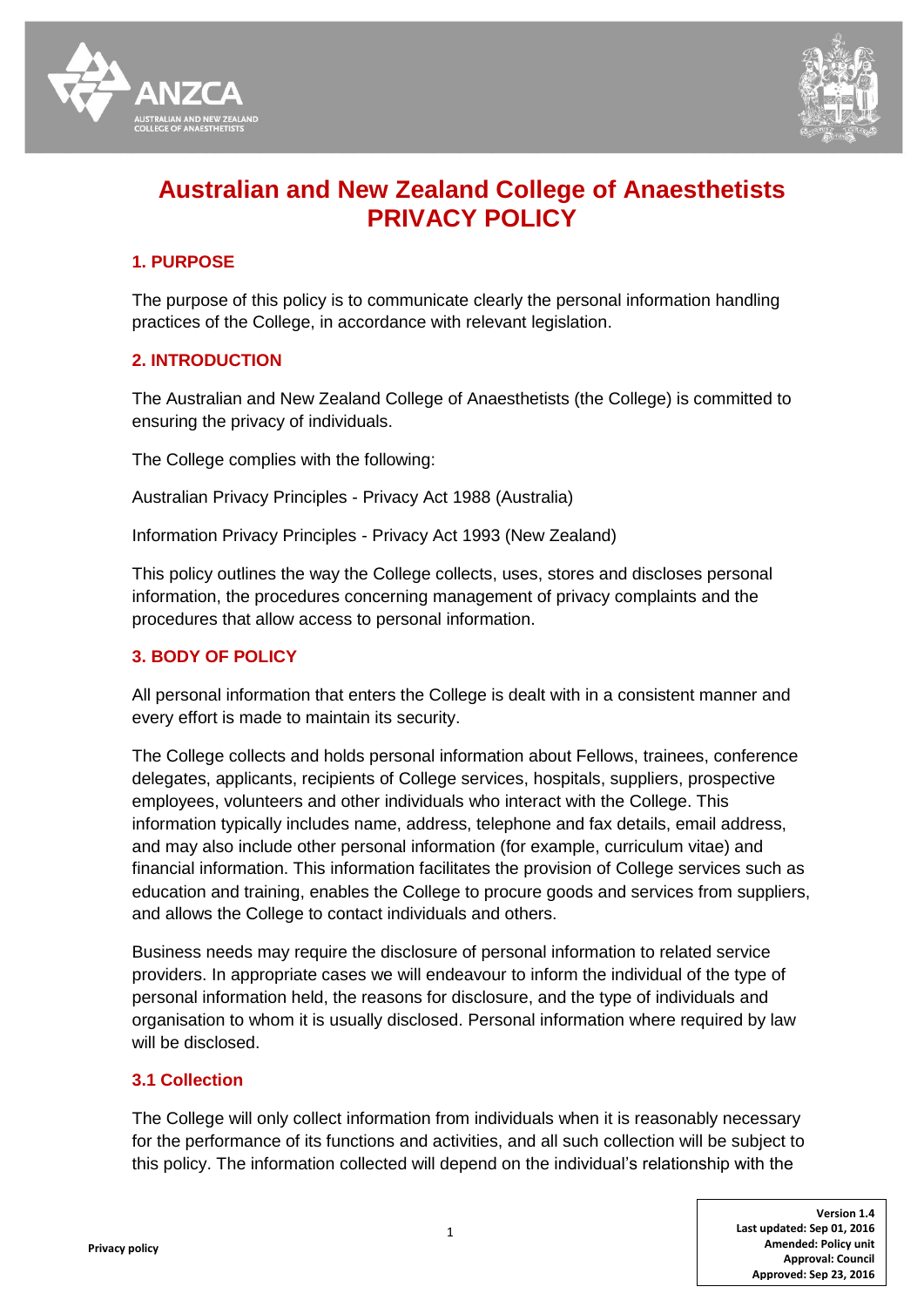College. Sensitive information will only be collected if the individual gives consent or if it is required by law.

"Sensitive information" means information about an individual's racial or ethnic origin, political opinions, membership of a political, professional or trade association, philosophical beliefs or affiliations, membership of trade union, sexual preferences or practices, or criminal record. It also includes health information.

When collecting information, the College may require individuals to consent to the collection of this information. An appropriate collection statement will be provided to individuals at or before the time of collection (or where impracticable to do so, as soon as possible thereafter).

# **3.2 Use**

The College uses personal information for the purpose for which it was collected. This information may be used for secondary purposes which directly relate to the primary purpose of collection. For example, an individual may be required to fill in a form to register for a scientific meeting or conference and the College may use these contact details to send a conference program or other conference information.

Contact information held by the College may also be used to inform individuals of special offers or additional services provided by the College. Where required or appropriate, the individual contacted will be provided with the option of not receiving further communication of this nature from the College.

De-identified clinical information is used to ensure that the ANZCA trainees have a broad clinical experience prior to qualification. De-identified clinical information is used by the ANZCA continuing professional development program to confirm maintenance of clinical standards by Fellows. De-identified clinical information is used by the Australian and New Zealand Tripartite Anaesthetic Data Committee (ANZTADC) and the ANZCA Quality and Safety Committee to improve patient safety.

The College collects, uses and stores personal information, and may disclose information to third parties to provide College membership services and benefits, maintain College membership and service/benefits records, provide information, assist continuing professional development and education and training, and to conduct research for purposes related to the College, anaesthesia and the above. All specific requests for information from a third party in connection with College services and benefits will be documented, and managed in accordance with the ANZCA privacy policy, and information privacy legislation.

The College collects, uses and stores personal information from prospective employees, suppliers and volunteers for recruitment purposes, in order to assess the applicant's suitability for the relevant position and/or to match them to suitable projects being undertaken by the College. For example, the College may collect information such as the applicant's contact details, qualifications, work history, and other information relevant to the requirements of the particular position or project. The College will use the information collected for this primary purpose, as well as other secondary purposes related to the recruitment process.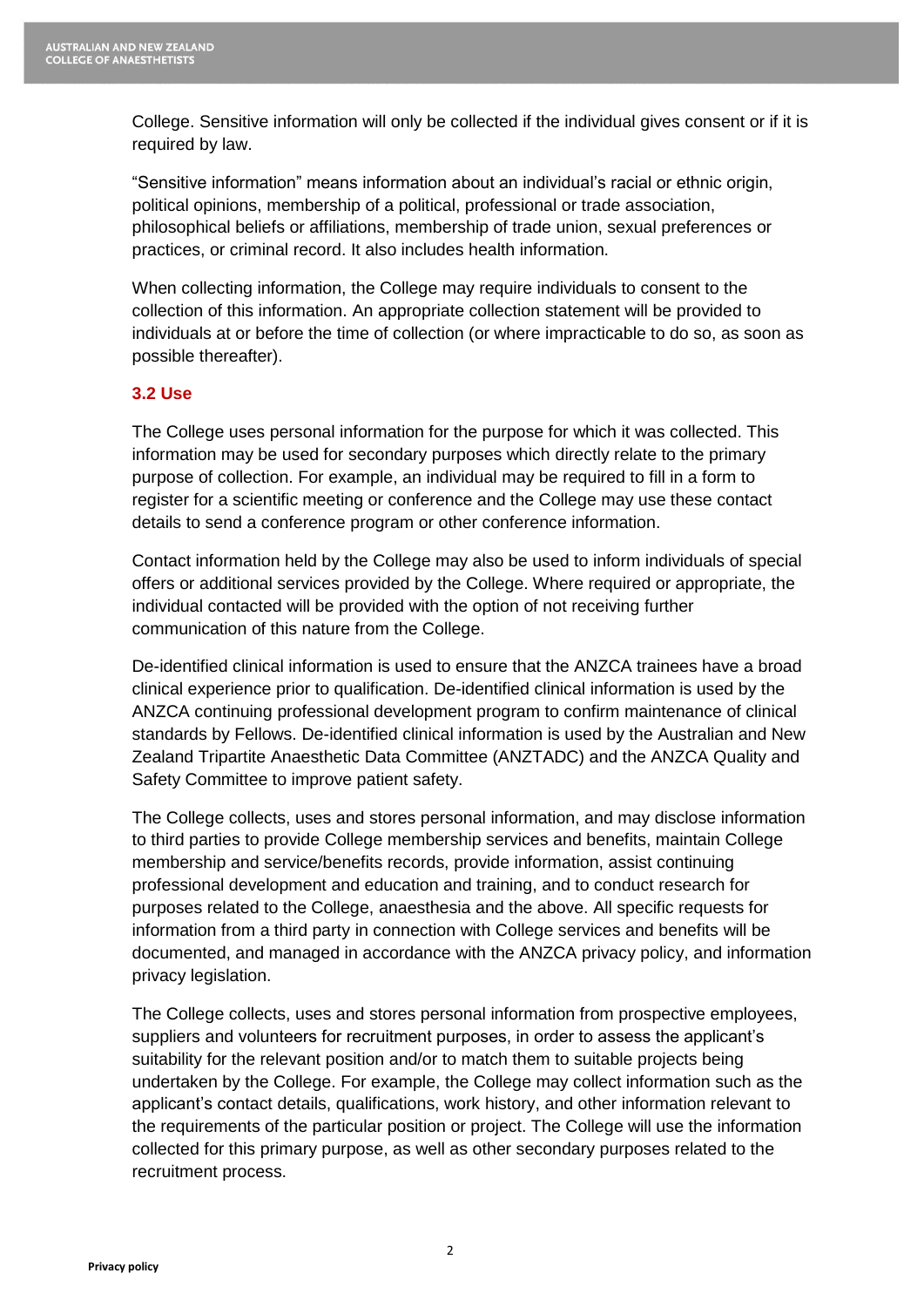# **3.3 Disclosure**

The College does not sell any of the personal information it collects. The College will disclose personal information for the primary purpose for which it was collected or for a secondary purpose if it directly relates to the primary purpose. Individuals will be informed of this, and may have to sign a consent form at the point of collection.

For example, aggregated membership and training information may be shared with medical boards, health authorities, government, hospitals and other health institutions in connection with uses identified in this policy.

The College does engage third parties to perform certain business functions. Therefore, it is sometimes necessary to disclose personal information to those suppliers. Where disclosure takes place, the College seeks to ensure that personal information is handled in accordance with the Australian Privacy Principles and the New Zealand Information Privacy Principles. The College requires third parties to sign a confidentiality agreement

Information will not be disclosed where to do so would breach other statutory or legal obligations.

The personal information of prospective employees, suppliers or volunteers may be disclosed to referees, recruiters, health practitioners, government authorities and/or professional registration bodies, where relevant to the recruitment process.

#### **3.4 Storage and security**

The College undertakes to protect personal information from unauthorised use, access, disclosure and alteration. Staff must comply with the College's policy on the handling of personal information. IT protection systems and internal procedures are also utilised to protect the personal information held by the College. Information will be held until there is no longer a business or legal need to retain it.

Consistent with contemporary business practices, the College contracts its infrastructure hosting to resilient and reliable outsourced data centres. The data centres are usually located in Australia. However, the nature of cloud computing means that occasionally data may be stored on servers in other jurisdictions. In these rare occasions, the College has contracts in place to ensure those facilities comply with all relevant Australian and New Zealand legislation regarding data storage and security.

#### **3.5 Correction**

The College seeks to maintain the accuracy of personal information. Individuals are encouraged to contact the College if the information held is incorrect or to notify the College if personal information has changed. Changes to personal details can also be made by individuals through the College website www.anzca.edu.au or by email [privacy@anzca.edu.au.](mailto:privacy@anzca.edu.au)

#### **3.6 Period of retention**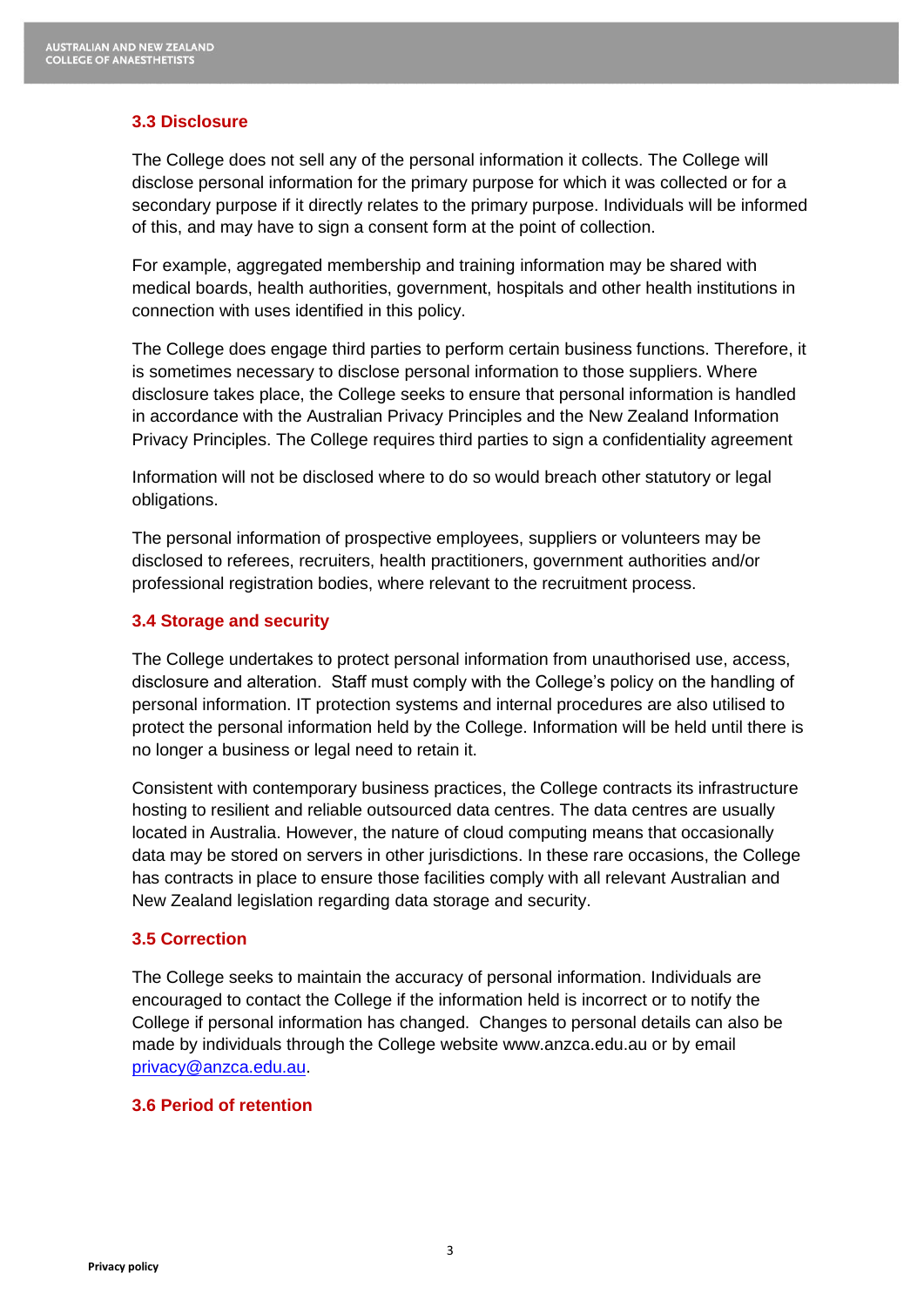The College shall not retain the personal information of any person for longer than necessary. The ANZCA records disposal schedule (for internal use only) lists the status and retention period of all documents archived by the College.

# **3.7 Access**

The privacy officer may be contacted on +61 3 9510 6299 or at privacy@anzca.edu.au at any time by an individual to access their personal information. A request in writing from that individual will be required to access their information. Access will be provided unless the request is unreasonable or the Australian Privacy Principles or New Zealand Information Privacy Principles permit or require the College to decline that access. As permitted by law, a fee may be requested to cover the cost of access. Any queries regarding an individual's personal online information should be checked by that individual prior to any such request.

# **4. PARTICULAR PROVISIONS AND INFORMATION USE**

In addition to the above, the following provisions apply:

# **4.1 International medical graduate assessment**

The College is involved in the assessment of international medical graduates' anaesthesia training, qualifications and experience, and the Australian Medical Council (AMC) and the Medical Council of New Zealand (MCNZ) discloses applicants' personal information to the College for this purpose and vice versa. Applicants for assessment for "area of need" anaesthesia positions in Australia disclose personal information to both the AMC and the College in parallel.

The College may need to clarify this information with external institutions or individuals, such as employers, recruitment agents, or health departments, and gather additional information in order to complete assessments. Information may also be sought from any area of the College including the New Zealand National Office. As part of the specialist assessment process, the College's recommendation(s) will be provided to the AMC or to the MCNZ and to any relevant state or territory medical board or council. The College may also disclose personal information where required to do so by law. The College will handle any personal information in accordance with the privacy acts of Australia and New Zealand and Australian Privacy Principles or New Zealand Information Privacy Principles. Any information provided to the College for the purpose of assessment will be used and disclosed in the manner set out in this policy.

# **4.2 Fellows and trainees**

The College holds personal information about Fellows and trainees which is used to conduct College business, for the purpose of education, training and assessment and for continuing professional development and other purposes set out in this policy. It may be disclosed to College staff, ANZCA Council and committees, hospitals, external suppliers, and societies and associations of which the individual is an applicant or member. General information may be provided to members of the public if requests are made about a Fellow's or trainee's status, or otherwise. Personal information may be disclosed where required by law.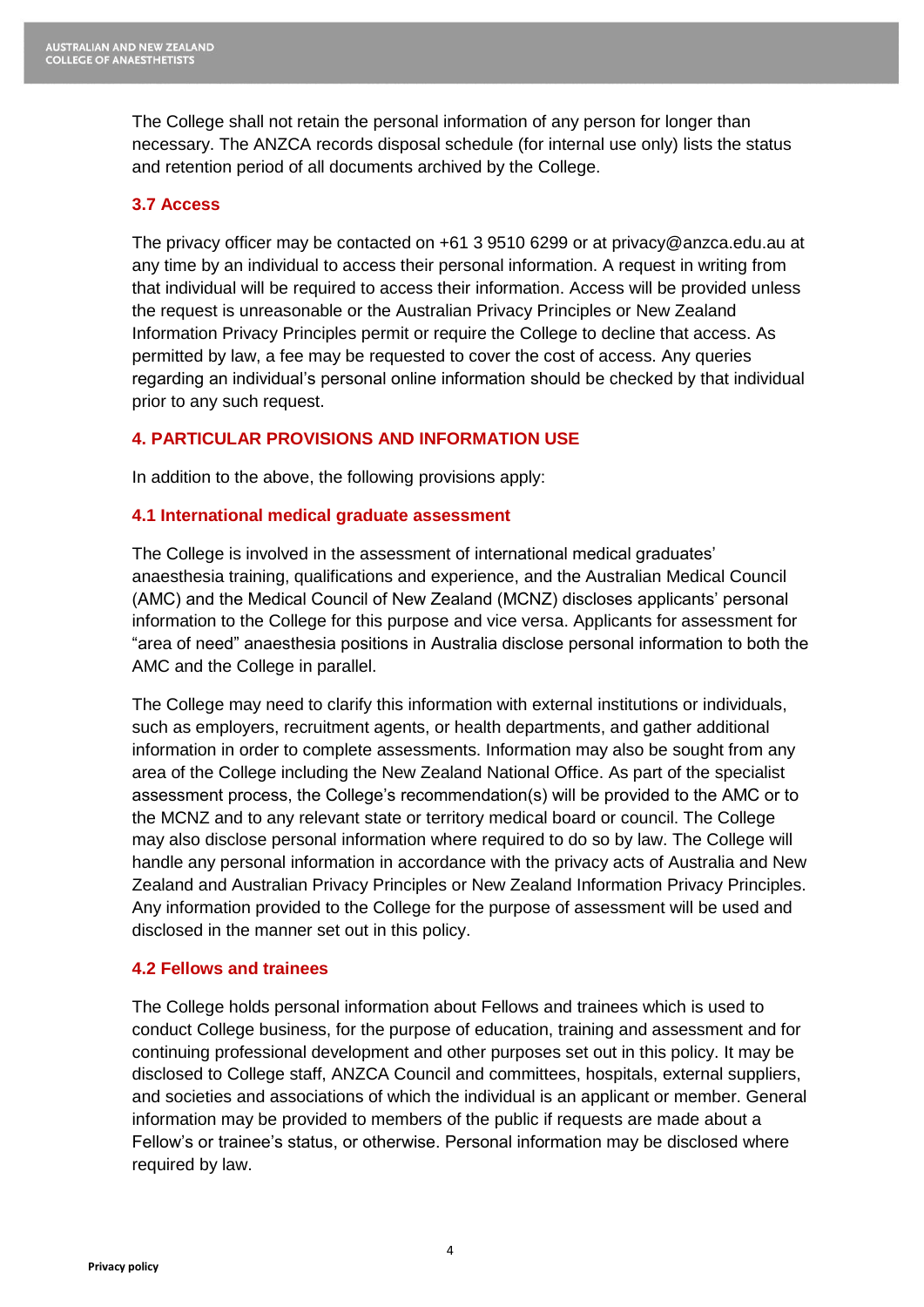Any information provided to the College will be used and disclosed in the manner set out in this policy. Failure to provide this information may prevent the College from adequately delivering its services. Further information regarding the use and disclosure of personal information may be provided at the point of collection.

# **4.3 Faculties**

Faculties of the College are part of the College legal entity, and as such the Faculty of Pain Medicine is subject to the same conditions as outlined in this policy.

# **4.4 Special interest groups**

Special interest groups have been formed by the College with the Australian Society of Anaesthetists and the New Zealand Society of Anaesthetists, and personal information relevant to the activities of the special interest groups may be shared with those societies.

# **4.5 External suppliers**

The College discloses information to external suppliers, including examination and training supervisors, when entering into transactions for the purpose of College business. This information will be handled in accordance with the Australian Privacy Principles or New Zealand Information Privacy Principles. It will not be utilised for any other purpose and only disclosed to suppliers for the contracted purpose. Failure by an external supplier to act in accordance with the College privacy policy may result in termination of the relationship with the College.

The College holds personal information about external suppliers which may be used and disclosed in the course of conducting College business. Personal information may be disclosed to other suppliers to the College or to College staff, council and committees where necessary in order to conduct this business. Failure to provide this information may impede the process of transacting business.

# **4.6 New Zealand employees**

The College collects personal information of employees relating to their employment. This includes a wide range of information, such as contact details, payroll information, and certain information collected through the monitoring of College IT resources. In Australia, this information is exempt from the operation of the Privacy Act 1988 (Australia).

In New Zealand, much of this information is covered by the Privacy Act 1993 (New Zealand). The ANZCA privacy policy applies, to the extent that it is relevant, to the particular information collected.

# **5. COMPLAINTS AND CONCERNS**

If you wish to make a complaint about a breach of your privacy, the complaint should be made in writing to (insert appropriate contact details).

Receipt of your complaint will be acknowledged, and the College will endeavour to deal with your complaint and provide you a response within 30 days. Some matters may require detailed investigation, and may accordingly take longer to resolve. The College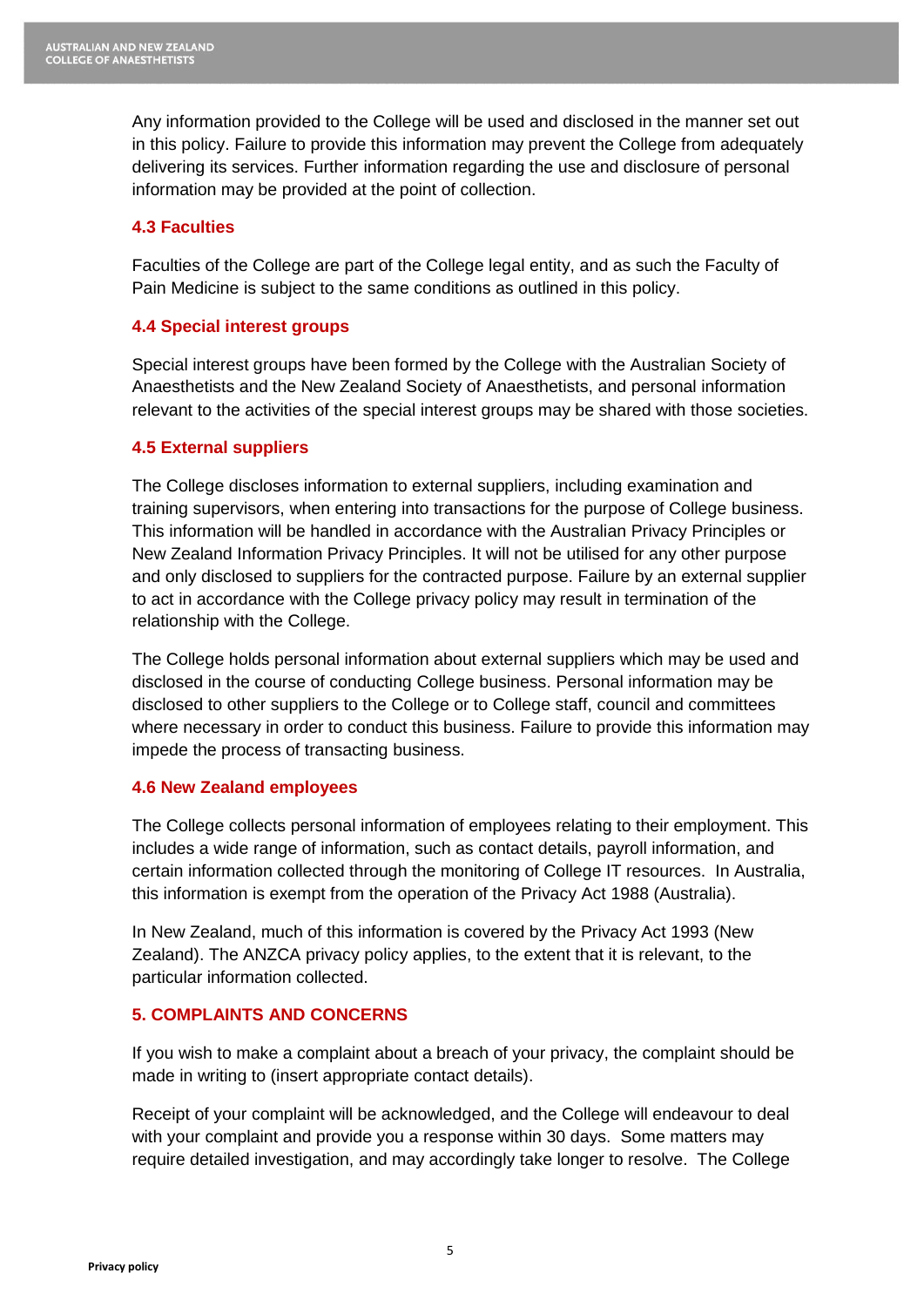will provide you with progress updates if this is the case, and may seek further information from you.

The College may refuse to investigate and deal with a complaint if it is considered to be abusive, trivial; or vexatious.

If you are dissatisfied with the outcome of a privacy complaint after an initial decision has been made by the College, you may seek internal review of the decision. Internal review will be conducted by a different officer of the College who has not previously been involved in your complaint.

If you are still dissatisfied with the outcome of your complaint after internal review, you are able to take your complaint to the Office of the Australian Information Commissioner for resolution.

If you have any concerns about the College's handling of personal information, please contact the privacy officer on +61 3 9510 6299 or via [privacy@anzca.edu.au.](mailto:ceoanzca@anzca.edu.au)

# **6. CHANGES TO ANZCA PRIVACY POLICY**

The College may modify or amend this policy at any time provided the policy still complies with the relevant privacy legislation. Information will be held and used in accordance with the privacy policy, as amended from time to time. Formal notice of amendments will not ordinarily be given, but the current privacy policy will be available via the College website. The latest version of the policy can be accessed via the College website [www.anzca.edu.au](http://www.anzca.edu.au/) or by contacting the College on +61 3 9510 6299.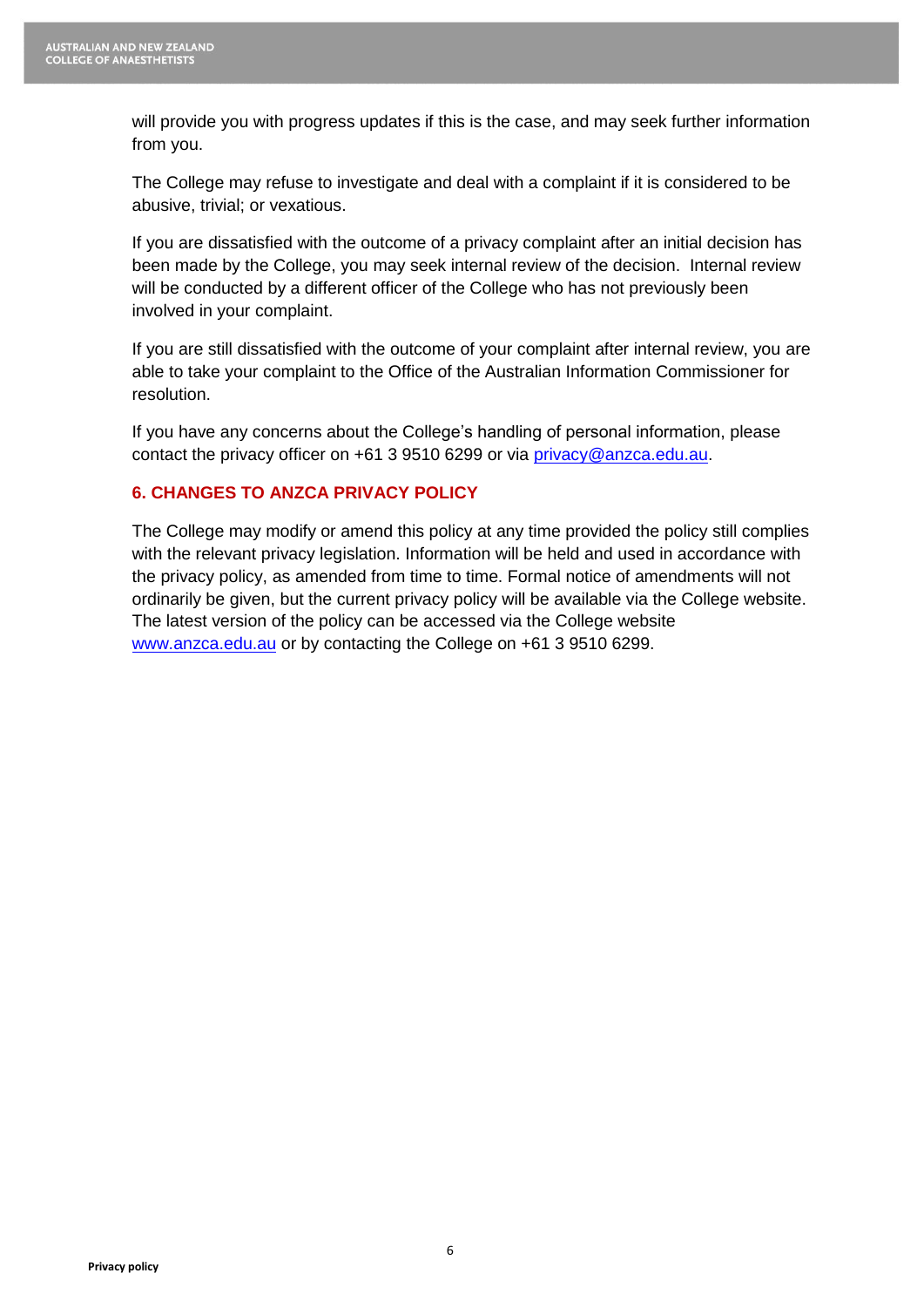# **7. CHANGE CONTROL REGISTER**

| Version      | Author             | Approved by | <b>Approval Date</b>  | <b>Sections Modified</b>                                                                                                                                                                                                                                                                                                                                                                                                    |
|--------------|--------------------|-------------|-----------------------|-----------------------------------------------------------------------------------------------------------------------------------------------------------------------------------------------------------------------------------------------------------------------------------------------------------------------------------------------------------------------------------------------------------------------------|
| $\mathbf{1}$ | <b>Policy Unit</b> | Council     | Dec, 2007             | Created                                                                                                                                                                                                                                                                                                                                                                                                                     |
| 1.1          | <b>Policy Unit</b> | Executive   | Nov 19, 2011          | References to JFICM<br>removed, references to<br>records disposal schedule<br>included                                                                                                                                                                                                                                                                                                                                      |
| 1.2          | Policy Unit        | Council     | Jan 15, 2014          | Updated for consistency<br>with 2014 Australian<br>Privacy Principles.<br>Section 3.2 additional<br>information on use of<br>personal information.<br>Addition of generic email<br>address for queries<br>privacy@anzca.edu.au                                                                                                                                                                                              |
| 1.3          | <b>Policy Unit</b> | CEO         | March 11,<br>2014     | Copyright statement<br>added                                                                                                                                                                                                                                                                                                                                                                                                |
| 1.4          | Policy Unit        | Council     | September 23,<br>2016 | Section 3 amended to<br>include employees and<br>volunteers<br>Section 3.4 amended to<br>reflect external cloud-<br>based infrastructure<br>hosting<br>Clause 3.2 addition of<br>paragraph about<br>collecting personal<br>information for recruitment<br>purposes.<br>Clause 3.3 addition of<br>paragraph about<br>disclosure of personal<br>information in relation to<br>recruitment practices<br>Clause 4.6 New Zealand |
|              |                    |             |                       | employees added                                                                                                                                                                                                                                                                                                                                                                                                             |